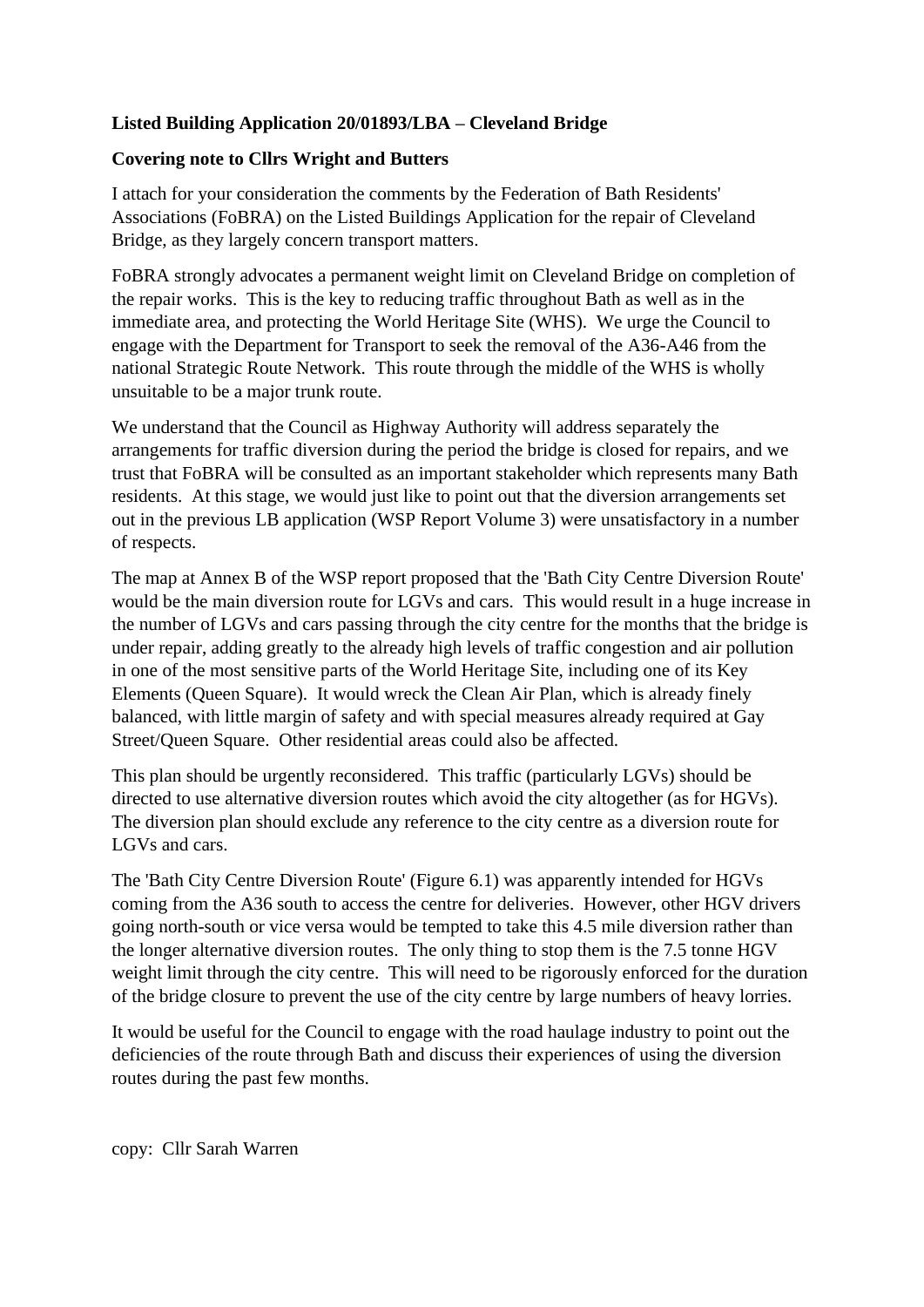## **Listed Building Application 20/01893/LBA – Cleveland Bridge**

## **Comments by the Federation of Bath Residents' Associations (FoBRA)**

1. In the weeks before the coronavirus lockdown, the temporary HGV weight limit on Cleveland Bridge dramatically reduced HGV traffic, resulting in a transformation of London Road and Bathwick Street. Traffic flowed much more freely. Air quality was substantially improved. Noise and vibration was greatly reduced, with particular benefit in the early morning when many HGVs travel and the impact is magnified by the lower levels of background noise. The relentless noise from the 'normal' level of traffic disrupts residents' sleep and poses a threat to mental and physical health, due to the close proximity to the roadside of some 1,500 properties. Many of these are Listed Buildings, where insulation against pollution and noise is difficult or impossible.

2. A permanent HGV weight limit should be imposed on Cleveland Bridge after the completion of the works. As well as benefitting the immediate area, this is essential to enable traffic to be reduced throughout Bath, including the historic core of the World Heritage Site, and to facilitate the introduction of Low Traffic Neighbourhoods. We have recently made proposals to B&NES Council leadership on this issue.

3. A permanent HGV weight limit would reduce the risk of damage to the bridge in the future. The Council should consider whether the scope of the planned repair work could be reduced if a permanent weight limit was put in place, reducing the repair costs and whole-life costs and lessening inconvenience during the period of the works. Refurbishment work should be limited to what is necessary for conservation of the bridge.

4. The Design and Access Statement betrays confused thinking about the significance of Cleveland Bridge in the national road system. Paragraph 4 of the Design and Access Statement states that:

"The structure connects London Road to Cleveland Place. The A36 is a trunk road and primary route in southwest England that links the port city of Southampton to the city of Bath. At Bath, the A36 connects with the A4 road to Bristol, thus providing a road link between the major ports of Southampton and Bristol."

In fact traffic from Southampton to Bristol, if it comes through Bath, does not use Cleveland Bridge; it uses the A36/Lower Bristol Road to connect to the A4 west to Bristol. Bath itself is not a major destination for goods from the port of Southampton. The statement also ignores the existence of the M3-A34-M4-M5 as a much more suitable and faster route for HGV traffic between the ports of Southampton and Bristol (and Wales and the West Midlands). North-south HGV traffic from the M4 is significant, but there are more suitable alternative routes such as the A350 or A34.

5. Cleveland Bridge is not part of the national Strategic Route Network (SRN) and is therefore under B&NES's control. The SRN does however run from the M4 down the A46 to Bath and the A36 south east from Bath to Warminster, so in effect passes through the city at this point. This route is all single-carriageway, and the only part of the network which takes traffic through a conurbation without either a ring road, bypass or dual carriageway.

6. B&NES Council should discuss with DfT the replacement of this part of the SRN by a more suitable alternative route, in line with the statement in the Local Plan that "The Council